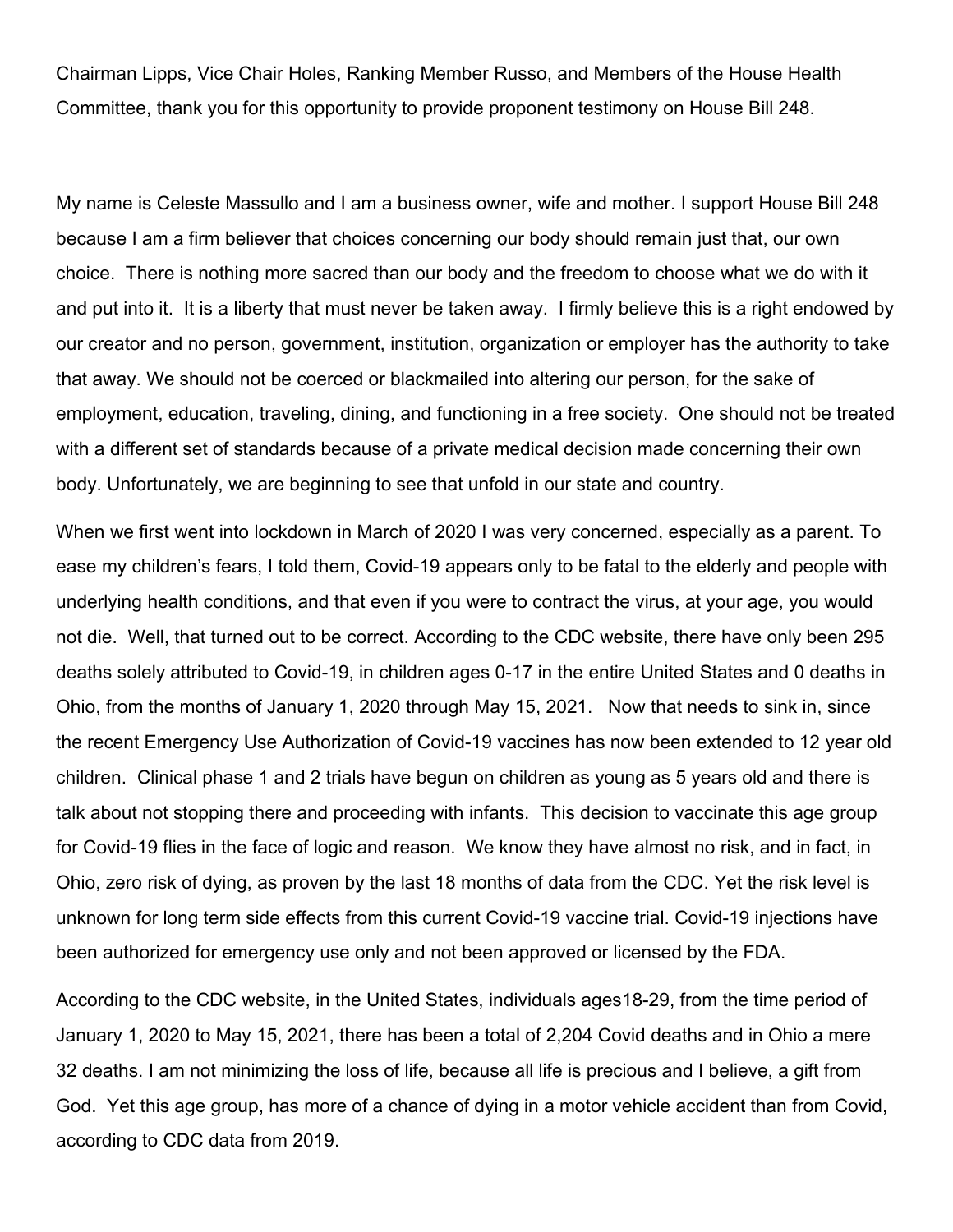May 20<sup>th</sup>, I received an email from my student's college. They are not requiring the vaccine, however, they are requiring the mask indoors regardless of vaccine status. But the fully vaccinated are no longer required to wear a mask while outdoors. The email goes on to say and I quote: "In addition, students were recently sent an email asking them to voluntarily share their COVID-19 vaccination records with the university. By sharing this information, fully vaccinated students will be subject to more relaxed requirements compared to unvaccinated students, such as less frequent testing and adjustments to quarantine requirements if identified as a close contact."

This amounts to a student, being treated differently than another, based on medical status. Is this not a form of discrimination? Is this not creating division among their peers, when they espouse acceptance and inclusion for all at the university?

Under the current Emergency Use Authorization by the FDA, Covid-19 vaccines cannot be required in accordance with federal law, either can a Covid test or a mask. Under emergency authorization an individual has the right to refuse or accept these offers under federal law. When a university or employer uses language, like "requirement", that conveys no choice. In fact, Webster's dictionary defines requirement as an essential, must-have, demand. If they are doing this while these medical recommendations are still in emergency authorization, I can only predict, if the Covid-19 injections are approved, then our students will have no choice when it comes to medical vaccinations, regardless of their risk of mortality.

We need to pass HB248 to halt discrimination based on medical status that already exists and is growing in our universities, institutions and businesses. We must preserve the freedom of an individual, parent or guardian to choose what medical procedures will be conducted on their person or child's body without fear of retaliation, in the form of limited access to worship, shop, work or go to school in person.

If we have learned nothing else through this entire pandemic, it has been that the rights we have always enjoyed as Americans, can be restricted by government officials, in the name of emergency. They went so far as to tell us whose work is essential and whose is not. We have learned that science is not exact and opinions and approaches vary in medicine. The masking issue is a perfect example of this difference. We have been told wearing a mask is needed for protection. Some scientist say it is unhealthy. Others say a mask won't stop the spread because the virus particles are too small and can get through the mask, so don't bother. We have also been told we needed 2